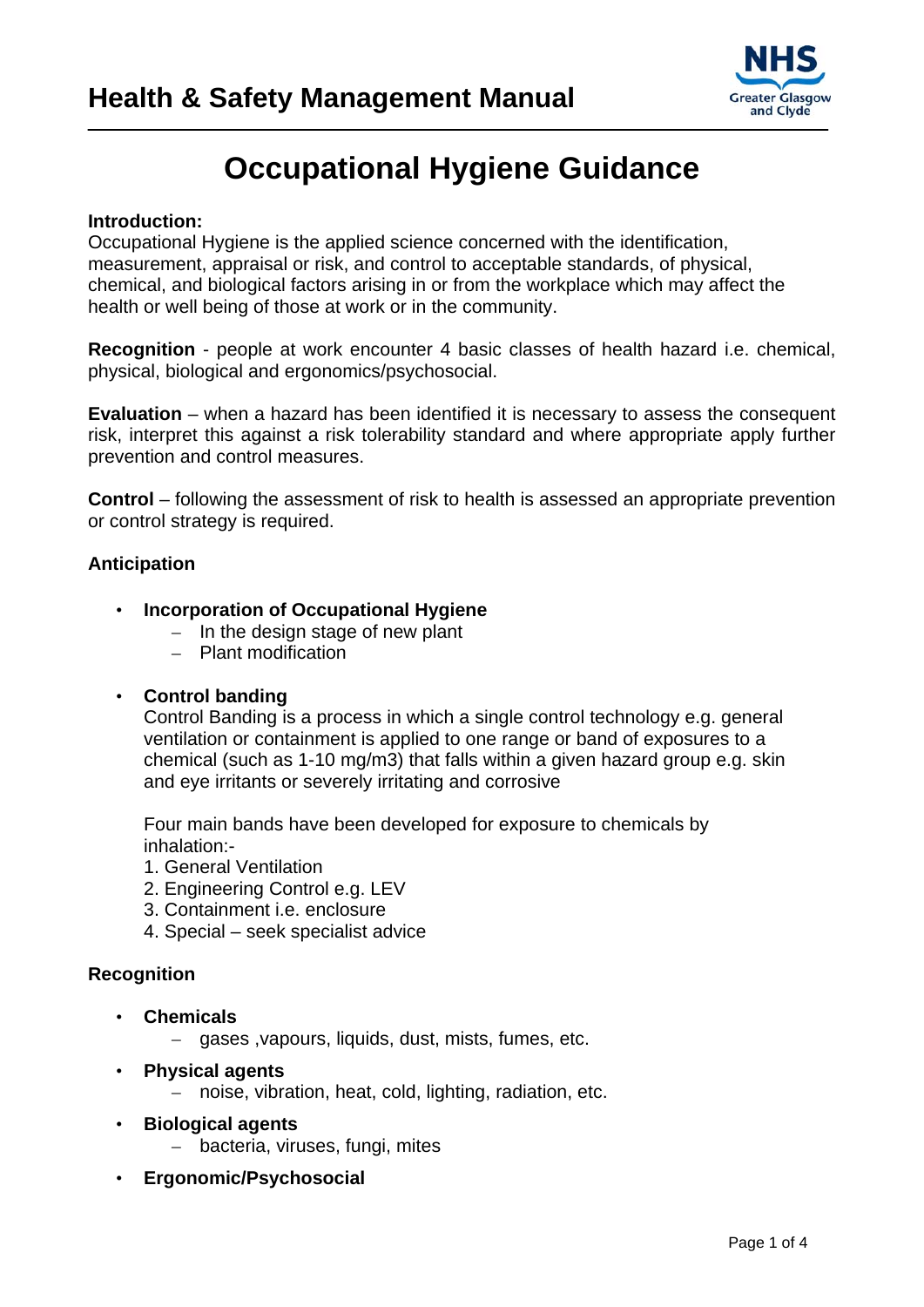

– personal task interaction e.g. body position in relation to use of machine, harmful repetitive work, exposure to harmful psychological stress at work

### • **Other Health Factors**

– shift work, violence, fatigue

# Routes of entry of chemicals



These can occur individually or a combination e.g. a solvent can be absorbed through the skin and its vapours can be inhaled.

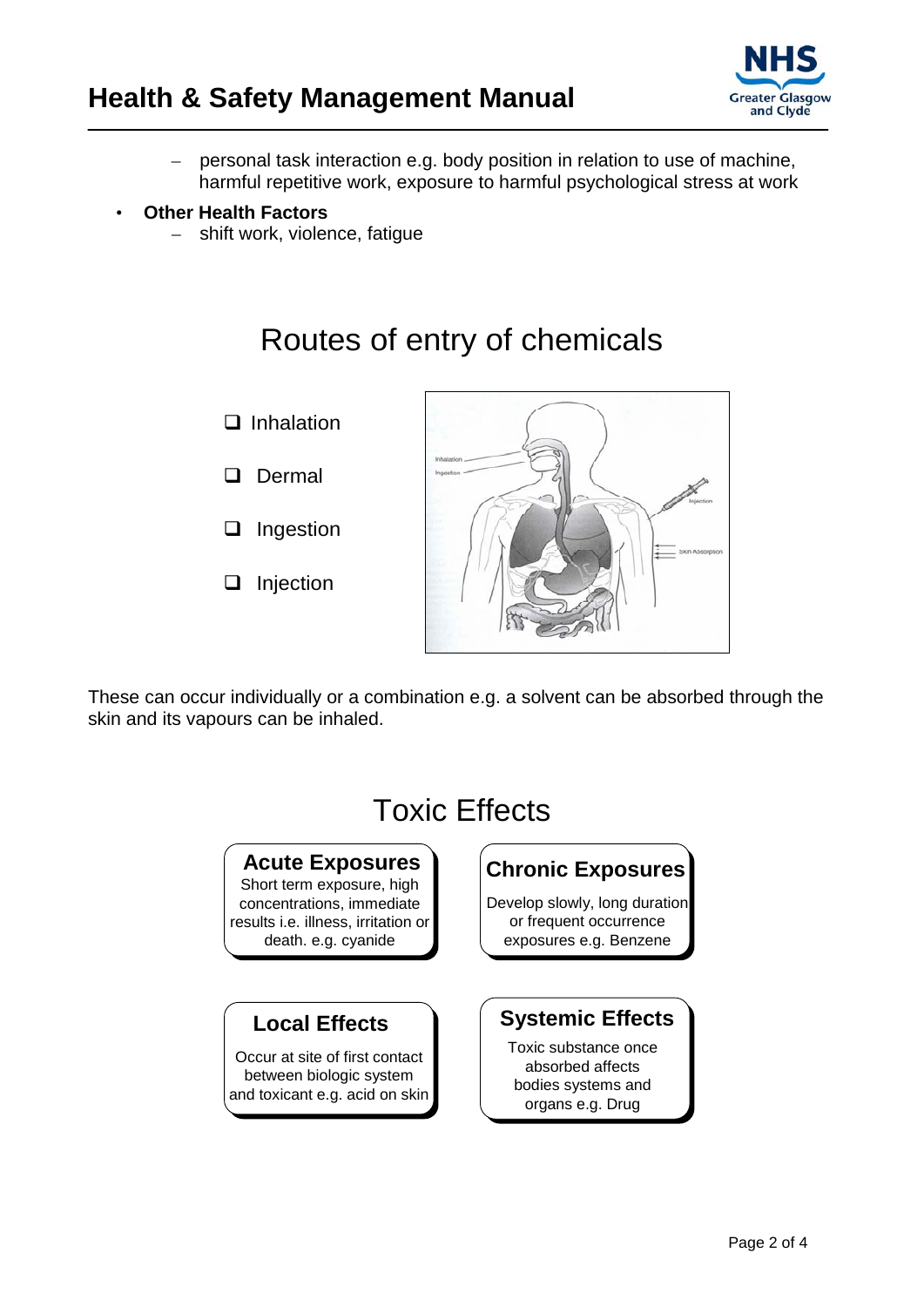### **Health & Safety Management Manual**





Personal monitoring involves monitoring the exposure of individual's at work e.g. noise, fumes, dusts, vibration.

This fulfils requirements of specific Regulations e.g. COSHH, Noise at Work.

Background monitoring is when equipment is set up to monitor general exposure in a room.

### **Occupational exposure standards**

- **OELV's** Occupational Exposure Limit Values
- **WEL's** Workplace exposure Limit Values is the maximum concentration of an airborne substance to which a worker can be exposed to as related to a reference period e.g. 8 hours without any adverse health effect occurring
- **TLV's** Threshold Limit Values is a system developed in the USA by the American Conference of Governmental and Industrial Hygienists – they refer to both airborne concentrations and physical agents

### **Control**

- Hierarchy of control
	- **Flimination**
	- Substitution
	- **Enclosure**
	- Engineering controls
	- Administrative training and education
	- Personal protective equipment